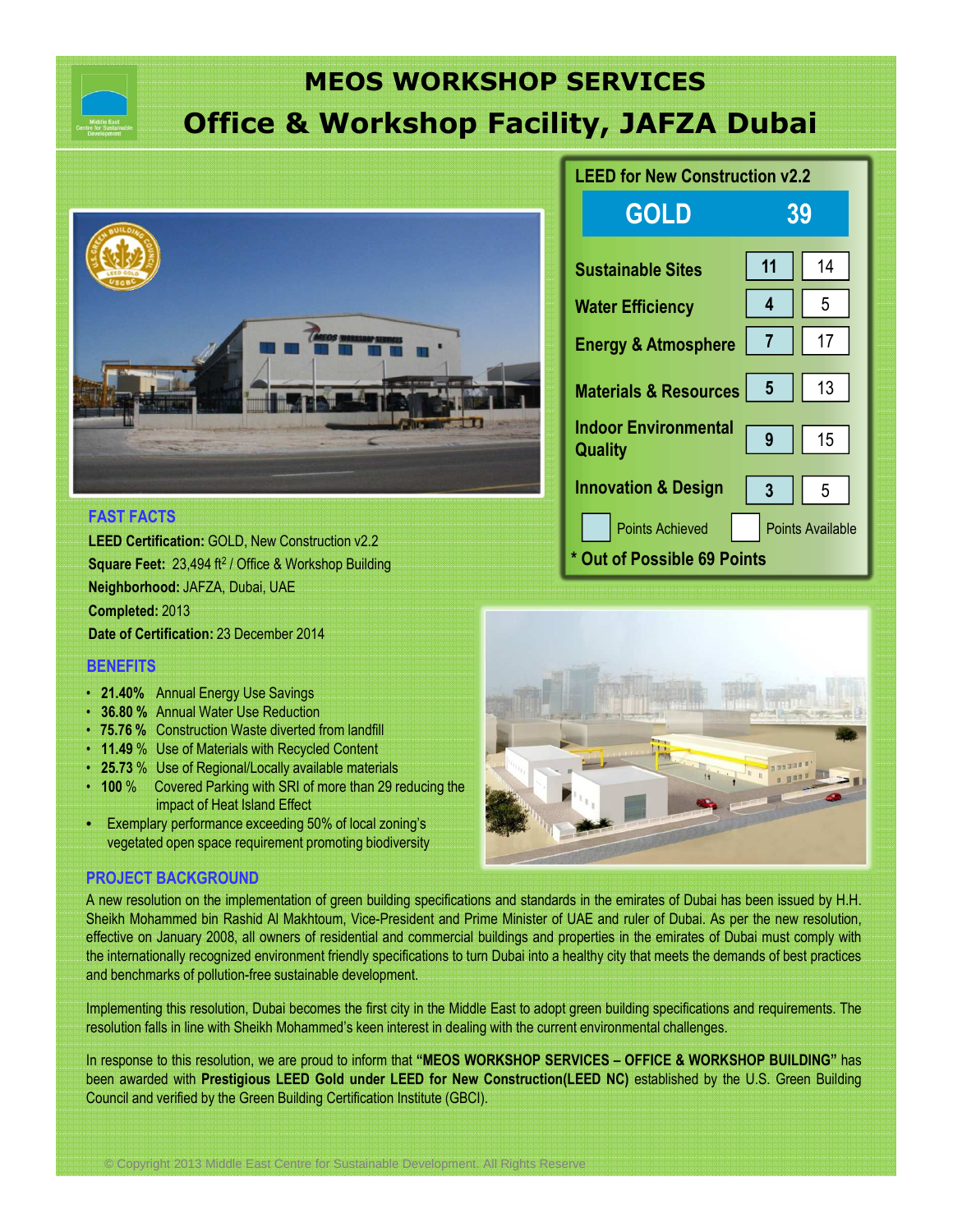

## **PROJECT PROFILE**

## **MEOS WORKSHOP SERVICES JAFZA, Dubai, U.A.E.**

#### **PROJECT BACKGROUND**

**MEOS WORKSHOP SERVICES** is the new facility located at the Jebel Ali Free Zone Area (JAFZA) Dubai, United Arab Emirates. It is built to have a fully integrated machining, fabrication and maintenance/ repair in aid for providing Drilling Equipment & Services, Fluid Instruments, Rotating Equipment, Inspection & Marine Products & Services, Process Control & Field Instruments, Pipeline Products and Forecourt Supplies and services to the Gulf region and internationally. The new building was constructed on Plot # B060E03, MEOS Jebel Ali Compound adjacent to its other existing facilities in JAZA North industrial zone covering a portion of plot area that is about 58,631 sq. ft. The building has a built-up area of 23, 494 sq. ft. which are subdivided into administrative and Workshop. It has offices (ground and mezzanine), workshop and a welding shop which is not fully enclosed.

MEOS WORKSHOP SERVICES in JAFZA, Dubai was built implementing green building practices that reduces negative environmental impacts on its environs, achieves energy & water consumption savings, encourages use of sustainable building materials and promotes indoor comfort and welfare among its occupants. As an added benefit, the MEOS Workshop Services facility operates and manages to reduce operating costs, enhance building energy performance, and produce less waste.

#### **SUSTAINABLE SITE & TRANSPORTATION**

- **100%** of Parking spaces under cover and has material with SRI value of 29
- **98%** increase in vegetated open space from the code requirement
- **90%** of the roof materials with SRI of 78
- Promotes mass transportation which reduces CO2 emissions and accessibility to public transport

#### **WATER EFFICIENCY**

The total calculated performance case for annual water used is less than the LEED NC Baseline case

- **36.80 %** water use reduction in all fixtures compared to baseline
- **Zero use** of potable water for permanent irrigation.

#### **ENERGY & ATMOSPHERE**

The building features effective building design and strategies that enhances energy performance through:

- Selection of high performance equipment, building insulation & glazing
- Optimizing the efficiency of Building Systems through Commissioning and Measurement & Verification
- Energy Conservation Measures that yields **21.40%** Whole Building Energy Use

#### **MATERIALS & RESOURCES**

Manages & Promotes reduction of waste in construction until operation by:

- Selecting Sustainable Materials
- Practicing Waste Reduction Strategies
- Maintaining waste segregation practices for recycling

#### **INDOOR ENVIRONMENTAL QUALITY**

Improves and promotes a healthy indoor environmental quality; occupant's health, safety and comfort through the following strategies:

- Improving Ventilation by complying with ASHRAE 62.1-2004 Ventilation for Acceptable Indoor Air Quality
- Developed and Implemented Construction Indoor Air Quality Management Plan as per SMACNA guidelines
- Selection of Interior painting & adhesive materials with low Volatile Organic Compound (VOC) during construction
- Being a Smoke-free building
- Addressing Thermal comfort in the facility through accessible individual thermal controls and survey plans
- Use of daylighting and accessible individual lighting controls
- Improving air quality through Building Flush-out